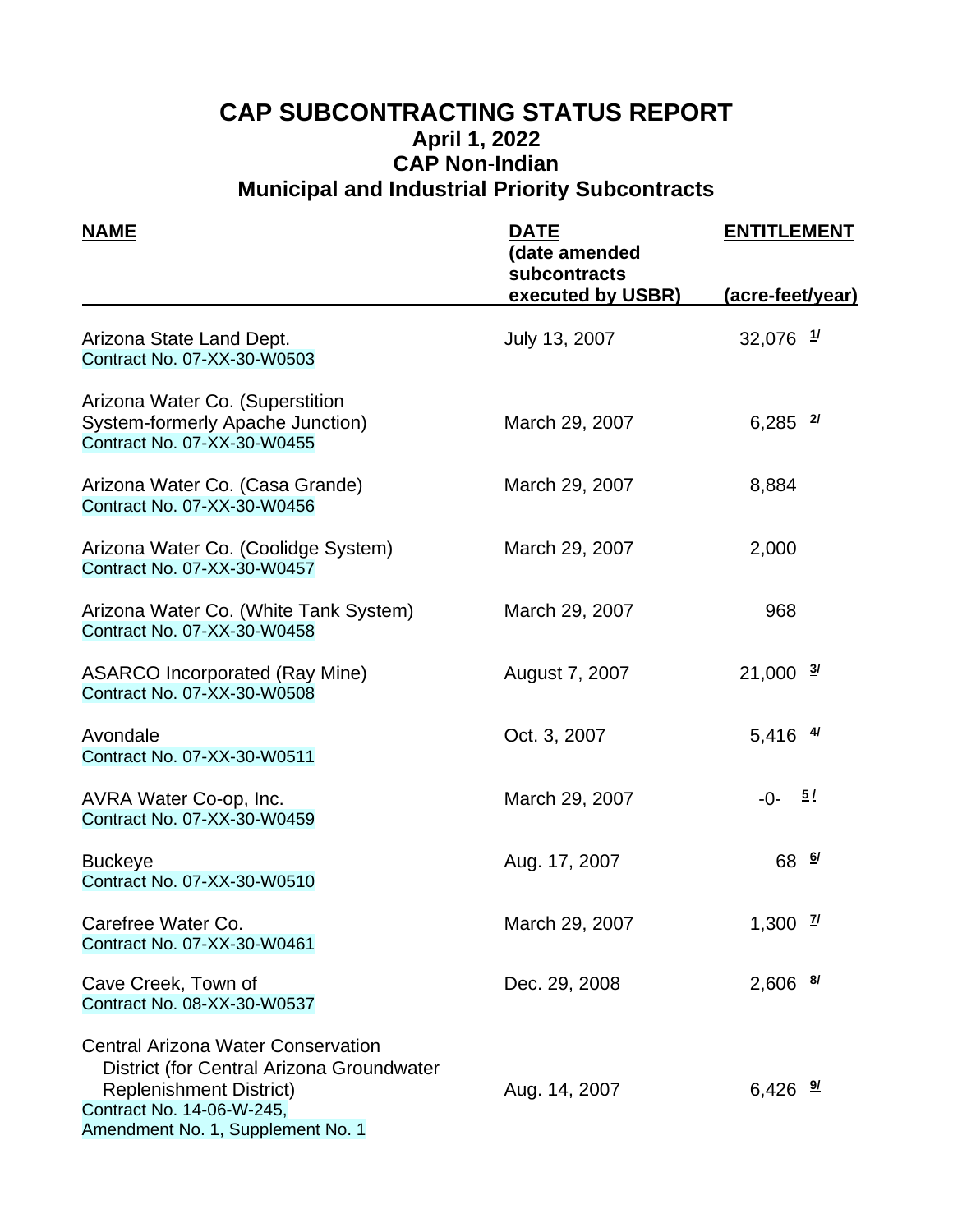| <u>NAME</u>                                                                                           | <u>DATE</u><br>(date amended<br>subcontracts | <b>ENTITLEMENT</b>      |  |
|-------------------------------------------------------------------------------------------------------|----------------------------------------------|-------------------------|--|
|                                                                                                       | executed by USBR)                            | (acre-feet/year)        |  |
| Chandler<br>Contract No. 07-XX-30-W0482                                                               | May 25, 2007                                 | 8,654 10/               |  |
| Chandler Heights Citrus I.D.<br>Contract No. 07-XX-30-W0492                                           | May 25, 2007                                 | -0-                     |  |
| Chaparral City Water Co.<br>Contract No. 07-XX-30-W0460                                               | March 29, 2007                               | $8,909$ $11/$           |  |
| Circle City Water Co.<br>Contract No. 07-XX-30-W0463                                                  | March 29, 2007                               | 3,932 12/               |  |
| <b>Community Water Company</b><br>Of Green Valley<br>Contract No. 07-XX-30-W0489                      | May 25, 2007                                 | $2,858$ $13/$           |  |
| El Mirage, City of<br>Contract No. 07-XX-30-W0504                                                     | July 13, 2007                                | 508 14/                 |  |
| Eloy<br>Contract No. 07-XX-30-W0464                                                                   | March 29, 2007                               | 2,171                   |  |
| EPCOR, INC. (Agua Fria)<br>(formerly Arizona-American Water Co.)<br>Contract No. 07-XX-30-W0485       | May 5, 2007                                  | 11,093 15/              |  |
| EPCOR, INC. (Paradise Valley)<br>(formerly Arizona-American Water Co.)<br>Contract No. 07-XX-30-W0486 | May 25, 2007                                 | $3,231$ $16/$           |  |
| EPCOR, INC. (Sun City)<br>(formerly Arizona-American Water Co.)<br>Contract No. 07-XX-30-W0488        | May 25, 2007                                 | 4,189 17/               |  |
| EPCOR, Inc. (Sun City West)<br>(formerly Arizona-American Water Co.)<br>Contract No. 07-XX-30-W0487   | May 25, 2007                                 | $2,372$ $18/$           |  |
| Florence<br>Contract No. 07-XX-30-W0481                                                               | May 25, 2007                                 | $2,048$ $\frac{197}{2}$ |  |
| <b>Flowing Wells Irrigation District</b><br>Contract No. 07-XX-30-W0465                               | March 29, 2007                               | $2,854$ 20/             |  |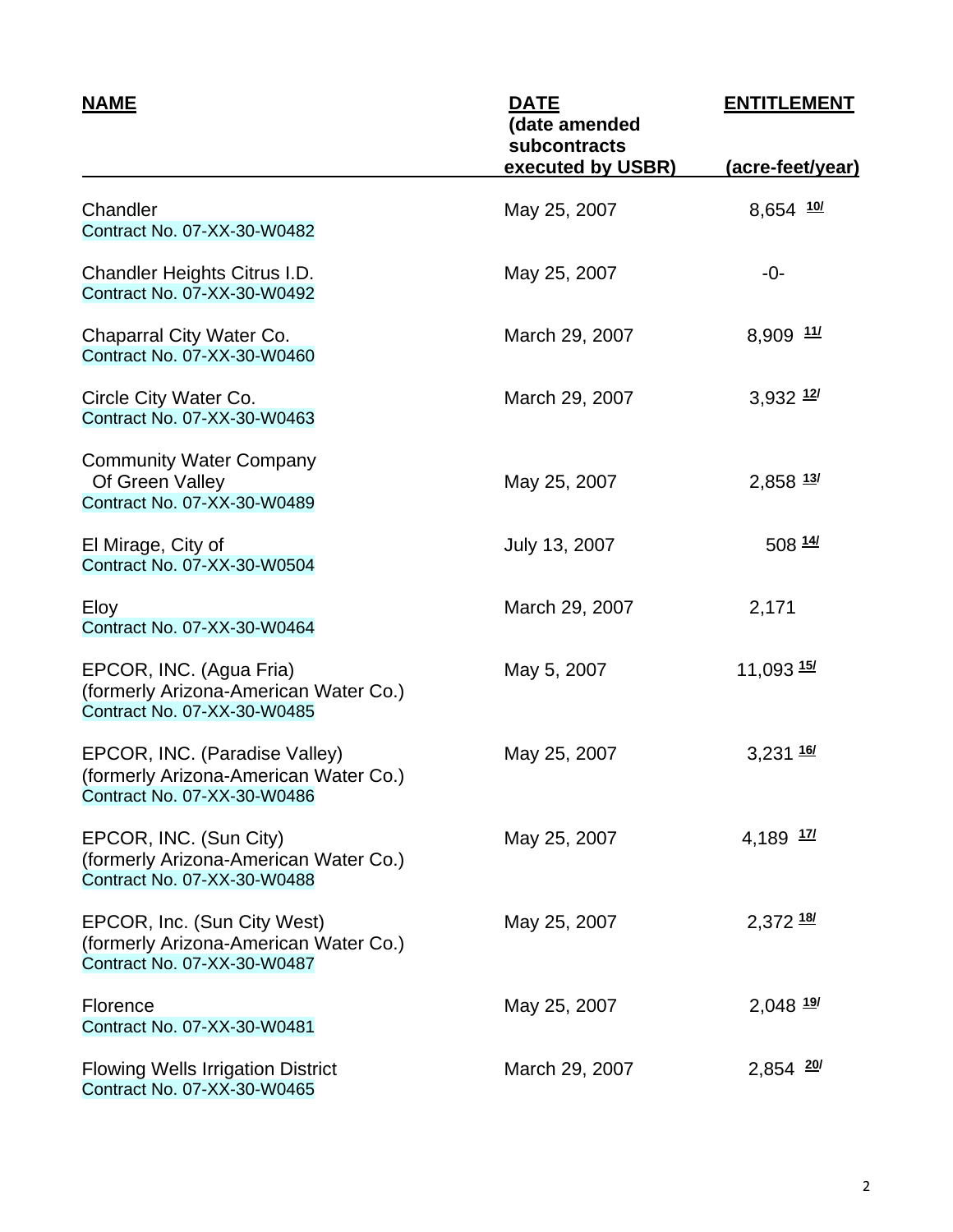| <b>NAME</b>                                                                                      | <b>DATE</b><br>(date amended<br>subcontracts | <b>ENTITLEMENT</b>      |  |
|--------------------------------------------------------------------------------------------------|----------------------------------------------|-------------------------|--|
|                                                                                                  | executed by USBR)                            | <u>(acre-feet/year)</u> |  |
| Freeport--McMoran<br>(formerly Phelps Dodge Miami, Inc.)<br>Contract No. 07-XX-30-W0514          | Oct. 17, 2007                                | $2,906$ $21/$           |  |
| Gilbert<br>Contract No. 07-XX-30-W0497                                                           | May 25, 2007                                 | 7,235                   |  |
| Glendale, City of<br>Contract No. 07-XX-30-W0493                                                 | May 25, 2007                                 | 17,236 <sup>22/</sup>   |  |
| Goodyear<br>Contract No. 07-XX-30-W0498                                                          | May 25, 2007                                 | $10,742$ $\frac{23}{1}$ |  |
| <b>Green Valley Domestic</b><br>Water Improvement Dist.<br>Contract No. 07-XX-30-W0466           | March 29, 2007                               | $1,900$ $\frac{24}{3}$  |  |
| H <sub>2</sub> O Water Co.<br>Contract No. 07-XX-30-W0467                                        | March 29, 2007                               | $-0 - \frac{25}{1}$     |  |
| Marana, Town of<br>Contract No. 07-XX-30-W0470                                                   | March 29, 2007                               | $2,336$ $\frac{26}{1}$  |  |
| Maricopa County Parks & Rec.<br>Contract No. 07-XX-30-W0500                                      | May 25, 2007                                 | 665                     |  |
| Mesa, City of<br>Contract No. 07-XX-30-W0501                                                     | June 27, 2007                                | $43,503$ $\frac{27}{1}$ |  |
| <b>Metropolitan Domestic Water</b><br><b>Improvement District</b><br>Contract No. 07-XX-30-W0468 | March 29, 2007                               | 13,460 <sup>28</sup>    |  |
| Oro Valley, Town of<br>Contract No. 07-XX-30-W0495                                               | May 25, 2007                                 | $10,305$ $\frac{29}{2}$ |  |
| Peoria, City of Peoria<br>Contract No. 07-XX-30-W0480                                            | May 25, 2007                                 | $27,121$ $30/$          |  |
| Phoenix, City of<br>Contract No. 07-XX-30-W0507                                                  | July 30, 2007                                | 122,204 31/             |  |
| <b>Pine Water Company</b><br>Contract No. 07-XX-30-W0469                                         | March 29, 2007                               | 161 <sup>32</sup>       |  |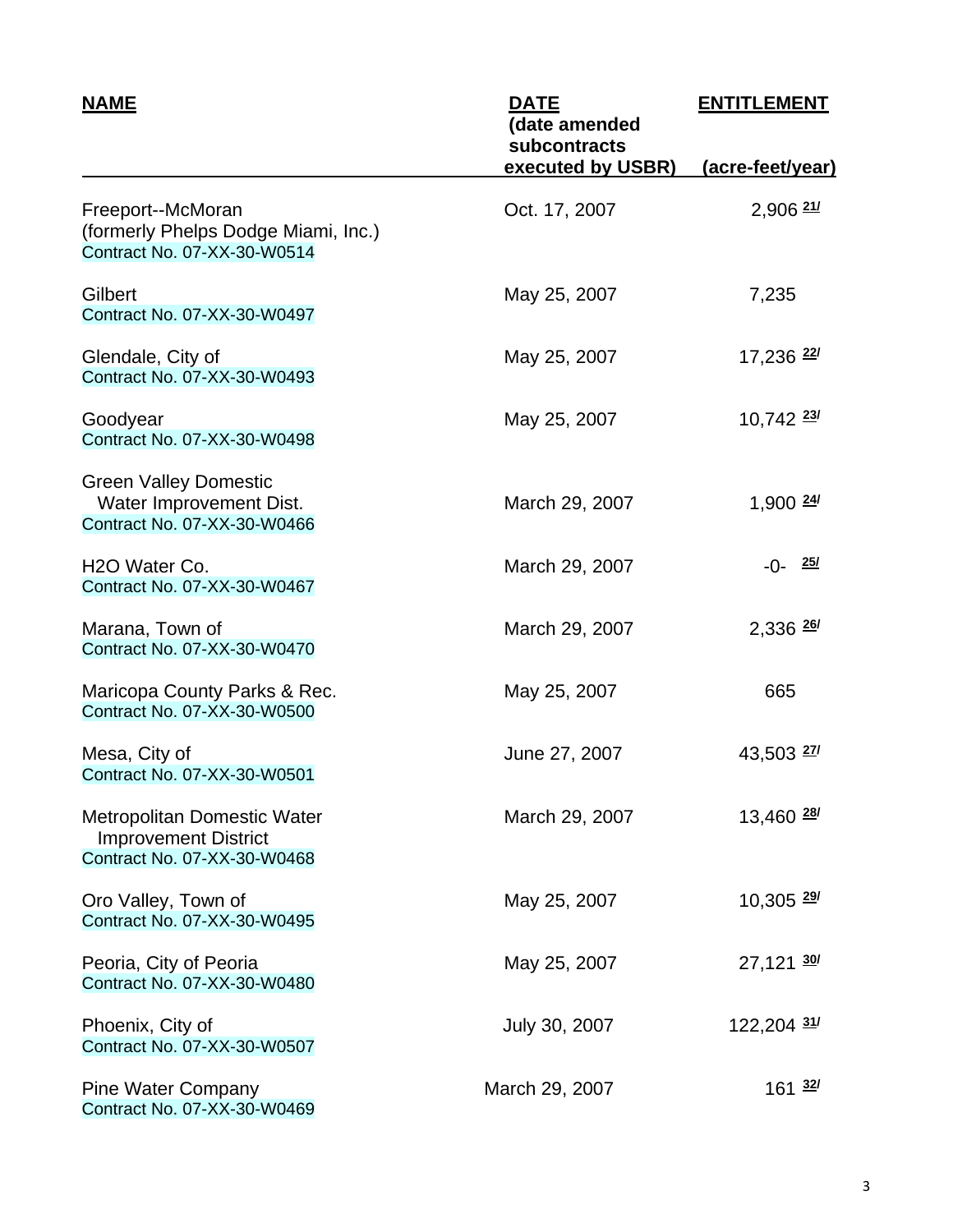| <b>NAME</b>                                                                                     | <b>DATE</b><br>(date amended<br>subcontracts | <b>ENTITLEMENT</b>      |  |
|-------------------------------------------------------------------------------------------------|----------------------------------------------|-------------------------|--|
|                                                                                                 | executed by USBR)                            | (acre-feet/year)        |  |
| Queen Creek, Town of<br>(formerly Queen Creek Water Co.)<br>Contract No. 09-XX-30-W0542         | Nov. 2, 2009                                 | 495 33/                 |  |
| Rio Verde Utilities, Inc.<br>Contract No. 07-XX-30-W0512                                        | Oct. 3, 2007                                 | 812                     |  |
| San Tan Irrigation District<br>Contract No. 07-XX-30-W0499                                      | May 25, 2007                                 | 236                     |  |
| Scottsdale, City of<br>Contract No. 07-XX-30-W0490                                              | May 25, 2007                                 | $52,810 \frac{34}{1}$   |  |
| Spanish Trail Water Co.<br>Contract No. 07-XX-30-W0471                                          | March 29, 2007                               | $3,037$ $35/$           |  |
| Surprise, City of<br>Contract No. 07-XX-30-W0505                                                | July 13, 2007                                | $10,249$ $\frac{36}{3}$ |  |
| Tempe, City of<br>Contract No. 07-XX-30-W0506                                                   | July 13, 2007                                | 4,315                   |  |
| <b>Tonto Hills Domestic Water</b><br><b>Improvement District</b><br>Contract No. 10-XX-30-W0552 | June 22, 2010                                | <u>37/</u><br>71        |  |
| Tucson, City of<br>Contract No. 07-XX-30-W0484                                                  | May 25, 2007                                 | <u>38/</u><br>144,191   |  |
| Vail Water Company<br>Contract No. 07-XX-30-W0472                                               | March 29, 2007                               | 1,857<br><u>39/</u>     |  |
| Valencia Water Company<br>Contract No. 10-XX-30-W0550                                           | March 29, 2007                               | <u>40/</u><br>0         |  |
| <b>Water Utilities Community</b><br><b>Facilities District</b><br>Contract No. 07-XX-30-W0494   | May 25, 2007                                 | <u>41/</u><br>2,919     |  |
| <b>Water Utility of Greater Tonopah</b><br>Contract No. 07-XX-30-W0475                          | March 26, 2007                               | $64 \frac{42}{ }$       |  |
| <b>TOTAL:</b>                                                                                   |                                              | 620,678                 |  |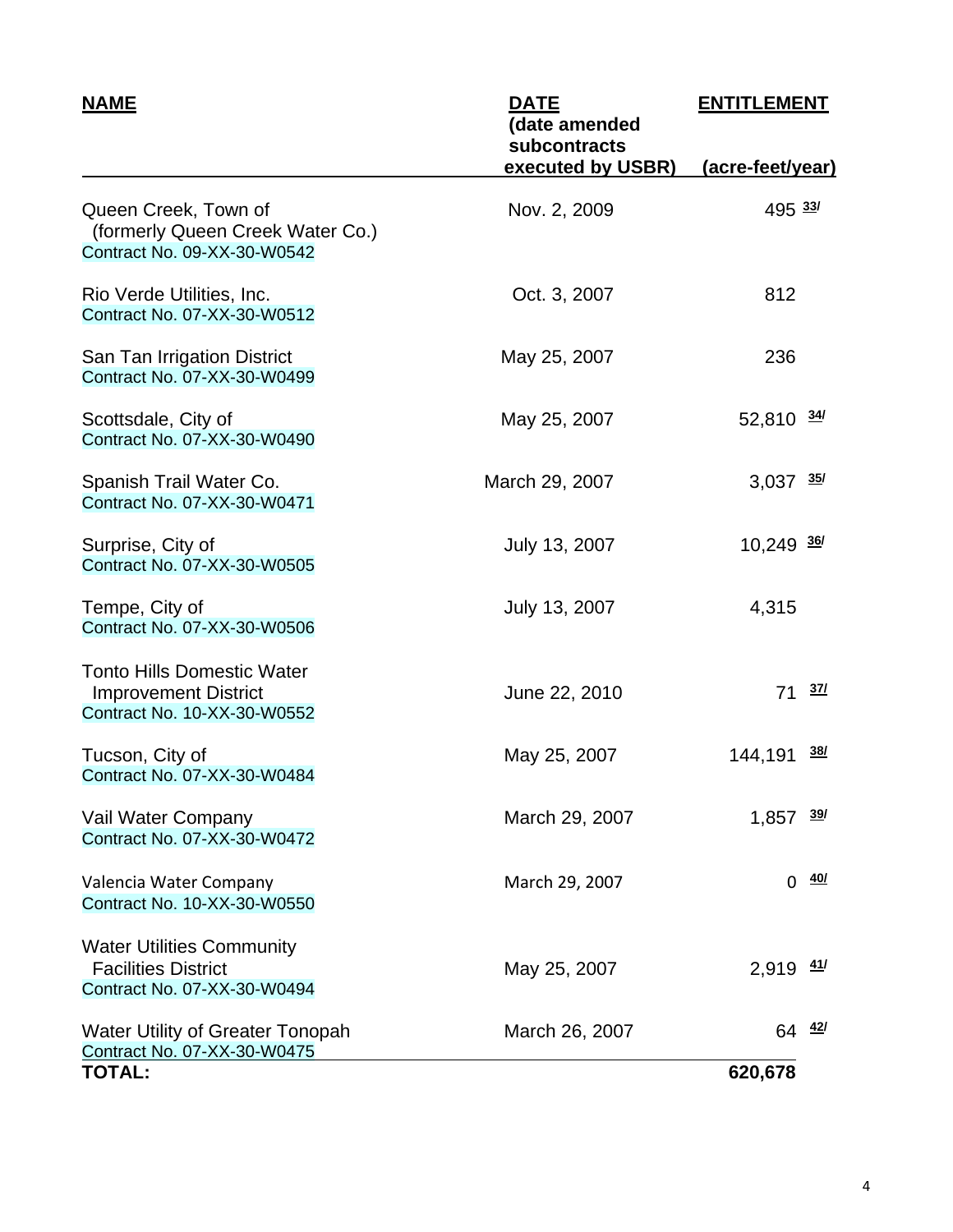- 1 This amount includes Amendment No. 1 to the Arizona State Land Department's (ASLD) CAP subcontract executed on March 12, 1997, decreasing its entitlement from 39,006 to 38,476 af per year in light of ASLD transferring 530 af of its CAP water entitlement to the City of Scottsdale. Amendment No. 2 to the ASLD's CAP subcontract executed on July 24, 1998, decreases its entitlement from 38,476 to 34,576 af per year in light of ASLD transferring an additional 3,900 af of its CAP water entitlement to the City of Scottsdale. Amendment No. 3 to the ASLD's CAP subcontract executed on May 4, 2000, decreases its entitlement from 34,576 to 33,076 af per year in light of ASLD's transferring 1,500 af of its CAP water entitlement to the City of Mesa. Amendment No. 4 to ASLD's CAP subcontract decreases its entitlement from 33,076 to 32,076 af per year in light of ASLD's transferring 1,000 af of its CAP water entitlement to the City of Peoria. The Arizona State Land Department is in the process of transferring 3,900 acre-feet of priority M&I water to the City of Phoenix. The Assignment Agreement was signed on November 15, 2021. Amendments to the subcontract are forthcoming.
- 2 This amount includes Amendment No. 1 to Arizona Water Company's (Superstition System, formerly Apache Junction) CAP subcontract executed on September 12, 2011, increasing Arizona Water Company's entitlement from 6,000 to 6,285 af per year in light of the Town of Superior transferring 285 af per year of its CAP M&I entitlement to Arizona Water Company (Superstition System, formerly Apache Junction).
- 3 Includes allocation to Hayden Smelter. ASARCO elected to contract for 21,000 af of its original 22,610 af allocation of CAP water.
- 4 This amount includes Amendment No. 1 to Avondale's CAP subcontract executed on December 3, 1997, increasing Avondale's entitlement from 4,099 to 4,746 acre-feet per year in light of McMicken Irrigation District transferring 647 af of its CAP M&I water entitlement to Avondale. Amendment No. 2 to Avondale's CAP subcontract executed on January 5, 2005, increasing its entitlement from 4,746 to 5,416 af per year in light of Litchfield Park Service Co. transferring 670 af of its CAP M&I water entitlement to Avondale.
- 5 Pursuant to Sec. 104(b)(1) of the Arizona Water Settlements Act of 2004, Pub. L. 108-451, 808 af of previously uncontracted M&I water was reallocated to AVRA Cooperative. Avra Water Co-op, Inc. transferred its 808 af allotment to the Town of Marana. The Assignment and Amendment for 808 af from Avra Water Co-op to Marana were executed on November 3, 2016. Judgment validating the amendment was executed on February 22, 2017.
- 6 Buckeye's long-term entitlement after 2034 is 25 acre-feet. Buckeye's entitlement for the year 2013 is 321 af; this entitlement declines each year until the year 2034, when the entitlement is 25 af. Effective January 1, 2014 and pursuant to Ordinance No. 21-13, the Town of Buckeye, Arizona changed its name to the City of Buckeye, Arizona. Valencia Water Company transferred its M&I entitlement of 43 af to Buckeye. The assignment and Amendment for 43 af from Valencia Water Company to the City of Buckeye were executed on April 13, 2017. Judgment validating the amendment was executed on September 28, 2017. The City of Buckeye's entitlement is 68 af per year.
- 7 This amount includes Amendment No. 1 to Carefree Water Company's CAP subcontract executed on July 20, 2001, increasing its entitlement from 400 to 1,300 af per year in light of BHP Copper Inc's (formerly Cities Services Co. & Magma Copper Co.) transferring 900 af of its CAP M&I water entitlement to Carefree. Cave Creek is in the process of transferring 378 acre-feet per year of M&I Priority Rights to the Town of Carefree. Amendments to the subcontract are forthcoming.
- 8 This amount includes Amendment No. 1 to Cave Creek Water Company's CAP subcontract executed on September 7, 2006, increasing its entitlement from 1,600 to 1,800 af per year in light of Berneil Water Company transferring 200 af of its CAP M&I water entitlement to Cave Creek Water Company. Pursuant to Sec. 104(b)(1) of the Arizona Water Settlements Act of 2004, Pub. L. 108-451, 806 af of previously uncontracted M&I water was reallocated to Cave Creek Water Company. The town of Cave Creek acquired the water utility assets of Cave Creek Water Company through a final Order of Condemnation on April 19, 2007. 2,606 af of Cave Creek Water Company's M&I entitlement was transferred to the town of Cave Creek effective December 22, 2008. Cave Creek is in the process of transferring 378 acre-feet per year of M&I Priority Rights to the Town of Carefree. Amendments to the subcontract are forthcoming.
- 9 Amendment No. 1, Supplement No. 1 to Contract No. 14-06-W-245 was executed by the USBR on August 14, 2007. CAP M&I water was assigned to CAWCD for CAGRD use by Litchfield Park Service Co. (4,760 af), New River Utility Co. (1,885 acre-feet), Sunrise Water Co. (944 af) and West End Water Co. (157 af). 250 af of CAP M&I water was assigned to CAWCD for CAGRD's use by Valley Utilities Water Co., Inc. on December 22, 2010.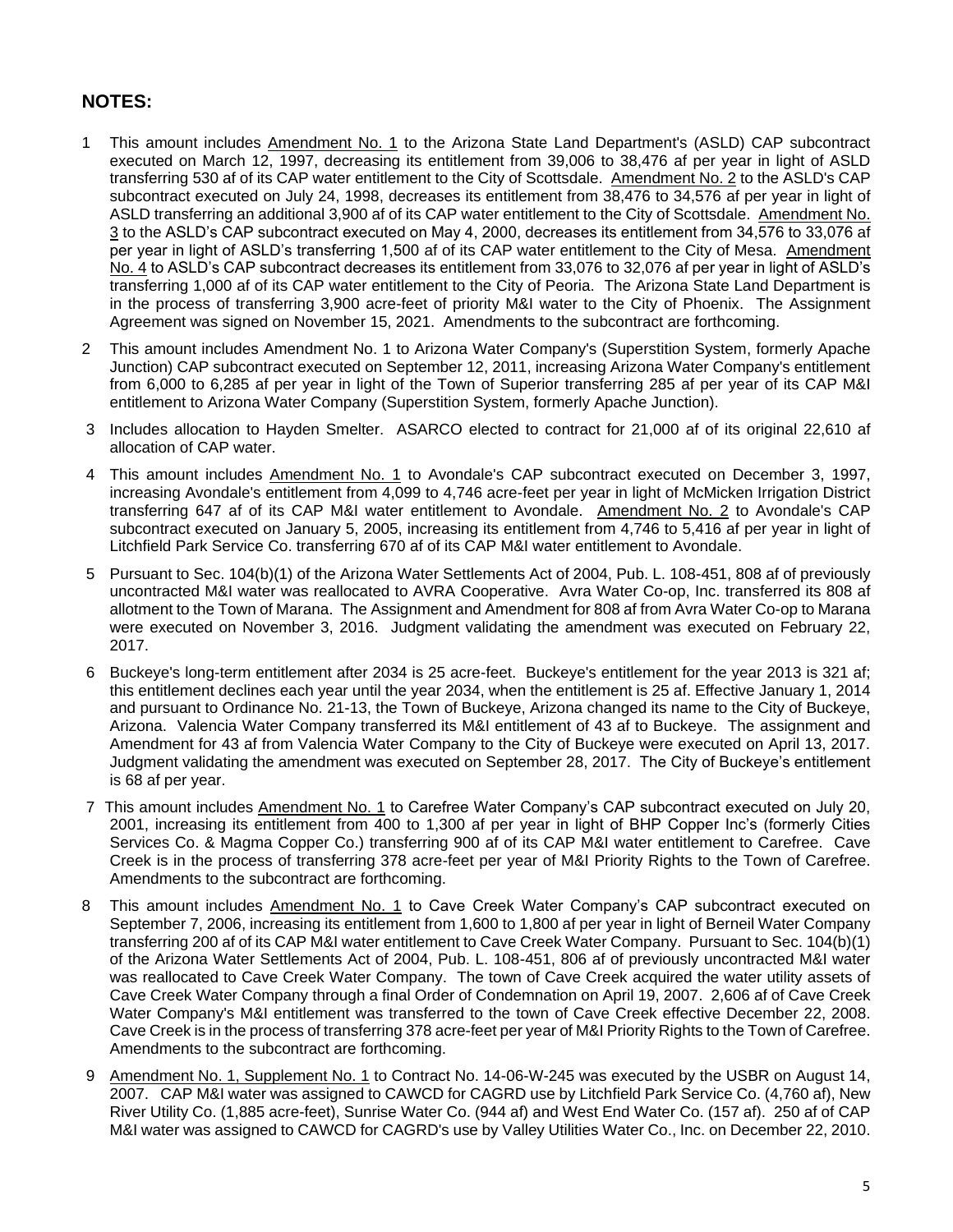Exhibit A was amended to reflect this additional entitlement. Chandler Heights Irrigation District is in the process of transferring 315 acre-feet of water to Central Arizona Water Conservation District. Upon completion of the transfer documents CAGRD's entitlement will be 8,311 acre-feet of water. The transfer documents were executed on March 14, 2016. On September 3, 2020, the Assignment and Transfer Agreement between CAWCD and the City of Peoria was executed. CAGRD's entitlement upon completion is 6,426.

- 10 Pursuant to Sec. 104(b)(1) of the Arizona Water Settlements Act of 2004, Pub. L. 108-451, 4,986 af of previously uncontracted M&I water was reallocated to Chandler's to increase Chandler's entitlement from 2,668 af to 8,654 af year.
- 11 Pursuant to Sec. 104(b)(1) of the Arizona Water Settlements Act of 2004, Pub. L. 108-451, 1,931 af of previously uncontracted M&I water was reallocated to Chaparral Water Company to increase Chaparral Water Company's entitlement from 6,978 af to 8,909 af per year. Chaparral Water Company was acquired by EPCOR Water.
- 12 As part of a corporate restructuring, Brooke Water assigned its CAP water entitlement of 3,932 acre-feet to Circle City Water Company. The subcontract for Circle City was executed on December 17, 1999. Brooke Water originally acquired the entitlement from Consolidated Water Utilities (Maricopa) in 1996 through bankruptcy proceedings.
- 13 This amount includes Amendment No. 1 to Community Water Company of Green Valley's CAP subcontract executed on May 27, 1997, increasing its entitlement from 1,100 to 1,337 acre-feet per year in light of New Pueblo Water Company transferring its CAP water entitlement of 237 acre-feet to Community Water Company. Also, pursuant to Sec. 104(b)(1) of the Arizona Water Settlements Act of 2004, Pub. L. 108-451, 1,521 acre-feet of previously uncontracted M&I water was reallocated to Community Water Company of Green Valley bringing its total entitlement to 2,858 acre-feet per year.
- 14 Pursuant to Sec. 104(b)(1) of the Arizona Water Settlements Act of 2004, Pub. L. 108-451, 508 acre-feet of previously uncontracted M&I water was reallocated to the City of El Mirage.
- 15 Formerly Agua-Fria (Citizens Utilities Company). Sun City Water Company (Citizens Utilities Company) transferred 9,654 acre-feet of its entitlement to Agua Fria. Agua Fria then transferred the entitlement to Arizona-American Water Company. Arizona-American Water Company (Agua Fria) was acquired by EPCOR Water. Name change documents are forthcoming.
- 16 Arizona-American Water Company (Paradise Valley) formerly Paradise Valley Water Company. Arizona-American Water Company (Paradise Valley) was acquired by EPCOR Water. Name change documents are forthcoming.
- 17 Formerly Sun City Water Co. (Citizens Utilities Company) and Sun City Water Co. (Youngtown). Sun City Water Co. (Youngtown) acquired Youngtown's CAP allocation of 380 acre-feet. Sun City Water Company previously assigned 2,372 acre-feet of its CAP water entitlement to Sun City West Utilities Company and 9,654 acre-feet to Agua Fria. Sun City Water Co. then transferred the remainder of its entitlement and the Sun City (Youngtown) entitlement to Arizona-American Water Company (Sun City). Arizona-American Water Company (Sun City) was acquired by EPCOR Water. Name change documents are forthcoming.
- 18 Formerly Sun City West Utilities Company. Sun City Water Company assigned 2,372 acre-feet of its CAP water entitlement to Sun City West Utilities Company (SCWUC). SCWUC then transferred its entitlement to Arizona-American Water Co. (Sun City West). Arizona-American Water Company (Sun City West) was acquired by EPCOR Water. Name change documents are forthcoming.
- 19 This amount includes Amendment No. 1 to the Town of Florence's CAP subcontract executed on February 2, 1995, increasing its entitlement from 1,641 to 2,048 acre-feet per year in light of Florence's acquisition of Arizona Sierra Utility Company's CAP water entitlement of 407 acre-feet.
- 20 Flowing Wells Irrigation District transferred 1,481 of its CAP entitlement to the Town of Marana on December 28, 2009, thereby reducing its CAP entitlement from 4,354 acre-feet to 2,873 acre-feet. Flowing Wells Irrigation District is in the process of transferring 19 acre-feet of water to City of Tucson. Upon completion of the transfer documents Flowing Wells Irrigation District's entitlement will be 2,854 acre-feet of water. The transfer documents were executed on July 20, 2015. Judgment validating the Amendment and transfer was entered on October 10, 2016. Flowing Wells Irrigation District's entitlement is 2,854 af of water.
- 21 Freeport-McMoRan, formerly known as Inspiration Consolidated Copper, Co., Cyprus Mining Corp. and Phelps Dodge Miami, Inc.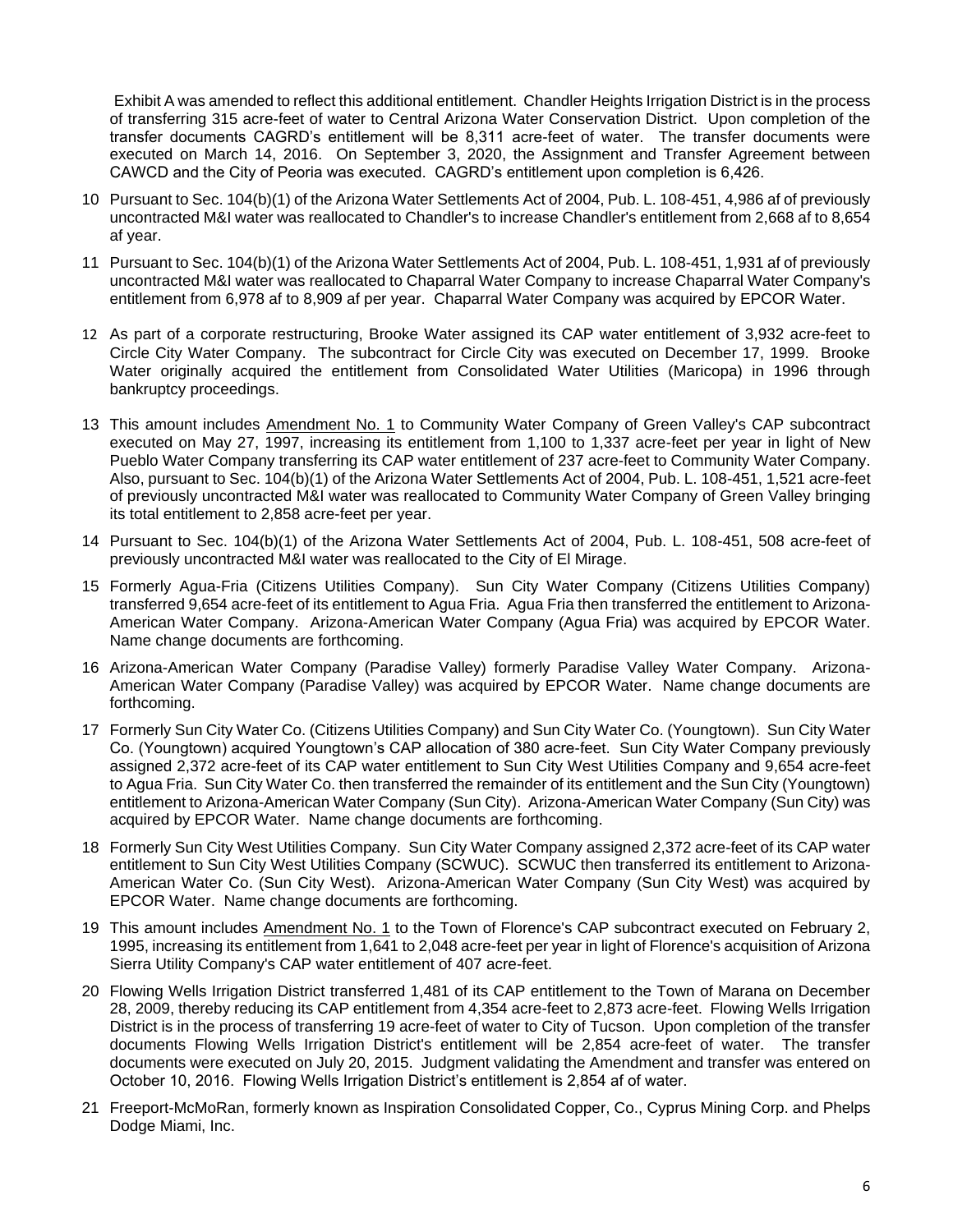- 22 This amount includes Amendment No. 1 to the City of Glendale's CAP subcontract executed on October 12, 1993, increasing its entitlement from 14,083 to 14,183 acre-feet per year in light of Glendale's assumption of 100 acre-feet of New River Utility's CAP entitlement. Also, pursuant to Sec. 104(b)(1) of the Arizona Water Settlements Act of 2004, Pub. L. 108-451, 3,053 acre-feet of previously uncontracted M&I water was reallocated to the City of Glendale bringing its total entitlement to 17,236 acre-feet per year.
- 23 This amount includes Amendment No. 1 to the City of Goodyear's CAP subcontract executed on October 26, 1999, increasing its entitlement from 2,374 to 3,381 acre-feet per year in light of McMicken Irrigation District assigning 1,007 acre-feet of its CAP M&I entitlement to Goodyear; Amendment No. 2 to Goodyear's CAP subcontract executed on January 5, 2005, increasing its entitlement from 3,381 to 3,531 acre-feet per year in light of Litchfield Park Service Co. transferring 150 acre-feet of its CAP M&I water entitlement to Goodyear. Also, pursuant to Sec. 104(b)(1) of the Arizona Water Settlements Act of 2004, Pub. L. 108-451, 7,211 acre-feet of previously uncontracted M&I water was reallocated to Goodyear.
- 24 Green Valley Domestic Water Improvement District was formerly Green Valley Water Co.
- 25 Pursuant to Sec. 104(b)(1) of the Arizona Water Settlements Act of 2004, Pub. L. 108-451, 147 acre-feet of previously uncontracted M&I water was reallocated to H2O Water Company. H2O Water Company, Inc. is was acquired by the Town of Queen Creek on or about September 23, 2013. The Assignment and Amendment were executed on September 29, 2015 and Judgment validating the Amendment was filed on April 8, 2016, therefore, H2O Water Co.'s allocation of 147 af has been acquired by the Town of Queen Creek.
- 26 The Town of Marana acquired Cortaro-Marana Irrigation District's CAP allocation of 47 acre-feet per year and executed a subcontract for this entitlement on October 12, 1999. In addition, Flowing Wells Irrigation District and the Town of Marana have executed a Partial Assignment of Rights and Assumption of Obligations of CAP M&I Water Service Subcontract for 1,481 acre-feet on December 28, 2009, increasing the Town of Marana's entitlement to 1,528 acre-feet. AVRA Water Co-op, Inc. transferred its 808 af allotment to the Town of Marana. The Assignment and Amendment were executed on November 3, 2016. Judgment validating the amendment was executed on February 22, 2017, increasing the Town of Marana's entitlement to 2,336 acre-feet per year.
- 27 This amount includes Amendment No. 1 to the City of Mesa's CAP subcontract executed on October 9, 1986, increasing Mesa's entitlement from 20,129 to 29,527 acre-feet per year in light of Mesa's acquisition of the water utility systems of Desert Sage Water Company, Desert Sands Water Company, and Crescent Valley Utility Company; Amendment No. 2 to Mesa's CAP subcontract executed on August 22, 1991, increasing Mesa's entitlement from 29,527 to 33,459 acre-feet in light of Mesa's acquisition of Turner Ranches Water Co.; Amendment No. 3 to Mesa's CAP subcontract executed on November 17, 1993, increasing Mesa's entitlement from 33,459 to 34,292 acre-feet in light of Mesa's assumption of Williams Air Force Base's CAP allocation; Amendment No. 4 to Mesa's CAP subcontract executed on December 20, 1995, increasing Mesa's entitlement from 34,292 to 34,888 acre-feet in light of Mesa's acquisition of 596 acre-feet of Queen Creek Irrigation District's CAP M&I allocation. Amendment No. 5 to Mesa's CAP subcontract executed on May 4, 2000, increasing Mesa's entitlement from 34,888 to 36,388 acre-feet in light of Mesa's acquisition of 1,500 acre-feet of ASLD's CAP water allocation. Also, pursuant to Sec. 104(b)(1) of the Arizona Water Settlements Act of 2004, Pub. L. 108-451, 7,115 acre-feet of previously uncontracted M&I water was reallocated to the City of Mesa bringing its total entitlement to 43,503 per year.
- 28 In September 1998, Tucson transferred 8,858 acre-feet to First Trust of Arizona (now US Bank Arizona) for the benefit of Metropolitan Domestic Water Improvement District (MDWID). That entitlement was transferred from the Trust to MDWID on March 1, 2004. Also, pursuant to Sec. 104(b)(1) of the Arizona Water Settlements Act of 2004, Pub. L. 108-451, 4,602 acre-feet of previously uncontracted M&I water was reallocated to Metropolitan Water Improvement District. Bringing is total entitlement to 13,460 per acre-feet.
- 29 On April 21, 1997, the Town of Oro Valley (Oro Valley) executed a subcontract for 1,652 acre-feet of CAP M&I water entitlement formerly held by Foothills Water Co. and later Canada Hills. In September 1998, the City of Tucson transferred 642 acre-feet to First Trust of Arizona (now US Bank Arizona) for the benefit of Oro Valley. That entitlement was transferred from the Trust to Oro Valley on March 31, 2003. In October 2003, Tucson transferred 4,454 acre-feet of its CAP water entitlement to Wells Fargo Bank Arizona as Trustee for Oro Valley. That entitlement was transferred from the Trust to Oro Valley on June 29, 2004. Also, pursuant to Sec. 104(b)(1) of the Arizona Water Settlements Act of 2004, Pub. L. 108-451, 3,557 acre-feet of previously uncontracted M&I water was reallocated to the Town of Oro Valley bringing its total entitlement to 10,305 acre-feet per year.
- 30 This amount includes Amendment No. 1 to the City of Peoria's CAP subcontract executed on July 11, 1989, increasing Peoria's entitlement from 15,000 to 17,849 acre-feet per year in light of Peoria's condemnation of the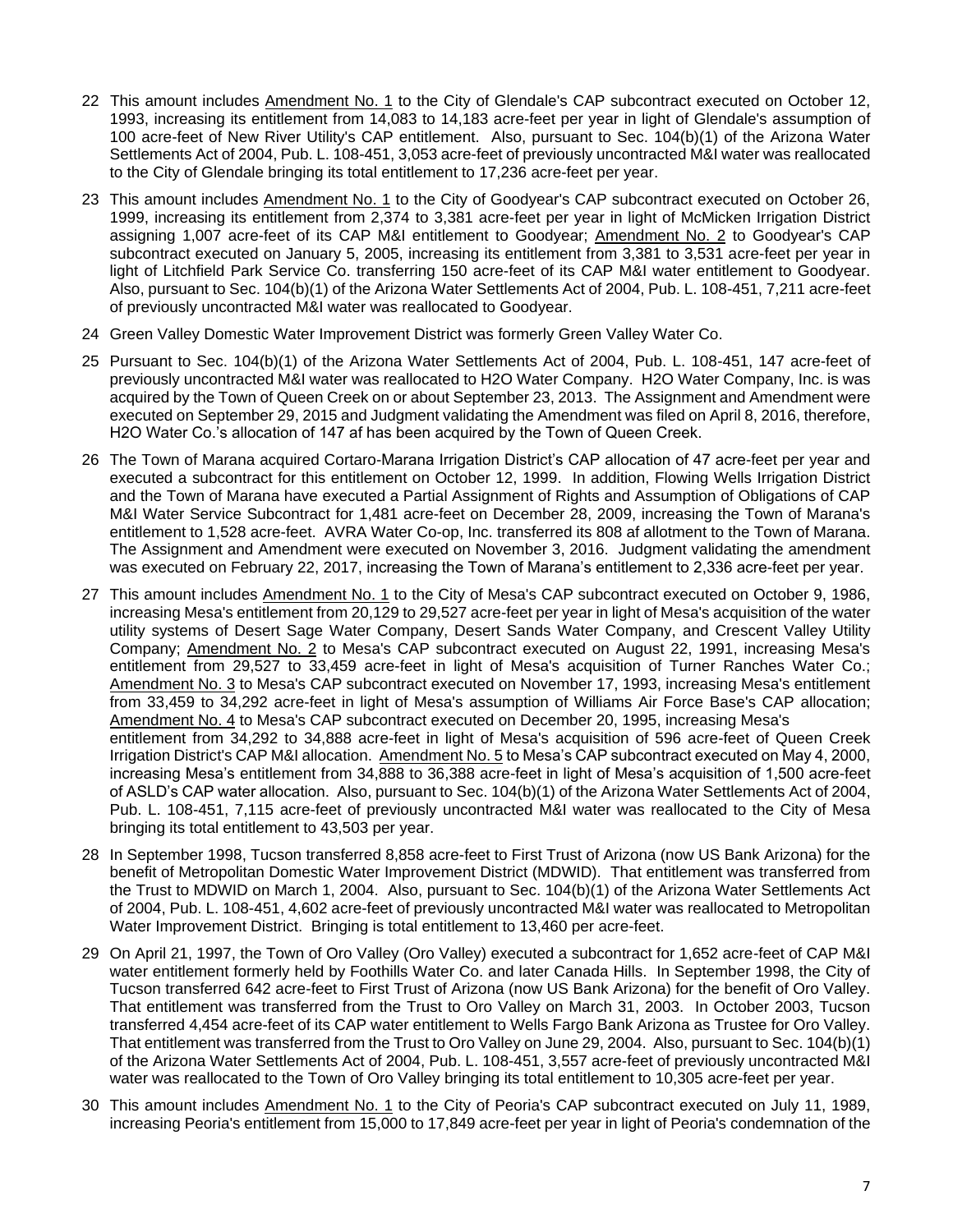water utility system of Clearwater Water Co.; Amendment No. 2 to Peoria's CAP subcontract executed on September 27, 1993, increasing Peoria's entitlement from 17,849 to 18,233 acre-feet per year which reflects Peoria's assumption of 374 acre-feet of New River Utility Co.'s CAP allocation; Amendment No. 3 to Peoria's CAP subcontract executed on April 10, 2000, increasing Peoria's entitlement from 18,223 to 18,709 acre-feet per year in light of Peoria's assumption of 486 acre-feet of McMicken Irrigation District's CAP M&I allocation; Amendment No. 4 to Peoria's CAP subcontract executed on April 23, 2002, increasing Peoria's entitlement from 18,709 to 19,709 acre-feet per year in light of Peoria's assumption of 1,000 acre-feet of ASLD's CAP M&I allocation. Also, pursuant to Sec. 104(b)(1) of the Arizona Water Settlements Act of 2004, Pub. L. 108-451, 5,527 acre-feet of previously uncontracted M&I water was reallocated to the City of Peoria bringing its total entitlement to 25,236 per year. On September 3, 2020, the Assignment and Transfer between CAWCD and the City of Peoria was executed. Peoria's entitlement upon completion is 27,121.

- 31 This amount includes Amendment No. 1 to the City of Phoenix's CAP subcontract executed on February 19, 1998, increasing its entitlement from 113,882 to 113,914 af per year which reflects the transfer by Berneil Water Co. of 32 af of its CAP entitlement. Also, pursuant to Sec. 104(b)(1) of the Arizona Water Settlements Act of 2004, Pub. L. 108-451, 8,206 af of previously uncontracted M&I water was reallocated to the City of Phoenix bringing its total entitlement to 122,120 af per year and Amendment No. 2 to Phoenix's Amended CAP subcontract executed on March 8, 2012, increasing Phoenix's entitlement from 122,120 to 122,204 af per year which reflects Phoenix's assumption of 84 af of Alderwoods (Arizona), Inc.'s CAP M&I entitlement. The Arizona State Land Department is in the process of transferring 3,900 acre-feet of priority M&I water to the City of Phoenix. The Assignment Agreement was signed on November 15, 2021. Amendments to the subcontract are forthcoming.
- 32 As part of a corporate restructuring, E&R Water Company, formerly Pine Improvement Association, assigned its CAP water entitlement of 161 af to Pine Water Company. The subcontract for Pine Water Company was executed on December 23, 1999. In 2009, Pine Water Company notified CAWCD that it desired to terminate its subcontract pursuant to Article 4.2(c) of the subcontract. Pine Water Co.'s subcontract was terminated effective June 30, 2010. ADWR plans to develop a public process to reallocate the 161 af entitlement.
- 33 By subcontract executed on December 20, 1995, Queen Creek Water Company acquired 348 af of Queen Creek Irrigation District's CAP M&I water entitlement. On or about March 31, 2008, the Town of Queen Creek acquired the water utility assets of Queen Creek Water Company pursuant to Arizona Corporation Commission Decision and Order No. 70204. On November 2, 2009 the Town of Queen Creek executed a CAP subcontract for 348 af of M&I water per yr. The Town of Queen Creek is acquiring H20 Water Company, Inc. H20 Water Company, Inc.'s allotted 147 af of water will be transferred to the Town of Queen Creek. Upon completion of the transfer documents the Town of Queen Creek's allotment will increase from 348 af of water to 495 af of water. The transfer documents were executed on September 29, 2015. Judgment validating the transfer was signed on April 8, 2016.
- 34 The City of Scottsdale's original CAP allocation and subcontract was for 19,702 af. Amendment No.1 to Scottsdale's CAP subcontract was executed on December 12, 1990, and increased Scottsdale's entitlement to 20,488 af per year in light of Scottsdale's acquisition of the water utility systems of Ironwood Water Company and North Valley Water Company. Amendment No. 2 to Scottsdale's CAP subcontract was executed on August 20, 1993, and increased Scottsdale's entitlement to 21,442 af per year in light of Scottsdale's acquisition of Carefree Ranch Water Co. Amendment No. 3 to Scottsdale's CAP subcontract was executed on January 21, 1994, and increased Scottsdale's entitlement to 26,437 af per year in light of Scottsdale's acquisition of the Town of Payson's CAP entitlement. Amendment No. 4 to Scottsdale's CAP subcontract was executed on December 8, 1994, and increased Scottsdale's entitlement to 26,576 af per year in light of Scottsdale's acquisition of Desert Ranch Water Co. Amendment No. 5 to Scottsdale's CAP subcontract was executed on September 27, 1996, and increased Scottsdale's entitlement to 34,203 af per year in light of Scottsdale's acquisition of the CAP entitlements of the City of Prescott (7,127 af) and the Yavapai-Prescott Indian Tribe (500 af). Scottsdale does not pay M&I capital charges to CAWCD for the 500 af assigned by the Yavapai-Prescott Indian Tribe, and that water is still considered Indian water for purposes of determining the allocation and repayment of CAP costs. The total allocation shown in this section of the report represents M&I water only and does not include the 500 af received from Yavapai-Prescott Indian Tribe. Amendment No. 6 to Scottsdale's CAP subcontract was executed on September 27, 1996, and increased Scottsdale's entitlement to 36,886 af per year in light of Scottsdale's acquisition of the CAP entitlement of Rio Rico Utilities, Inc. Amendment No. 7 to Scottsdale's CAP subcontract was executed on March 12, 1997, and increased Scottsdale's entitlement to 36,916 af per year in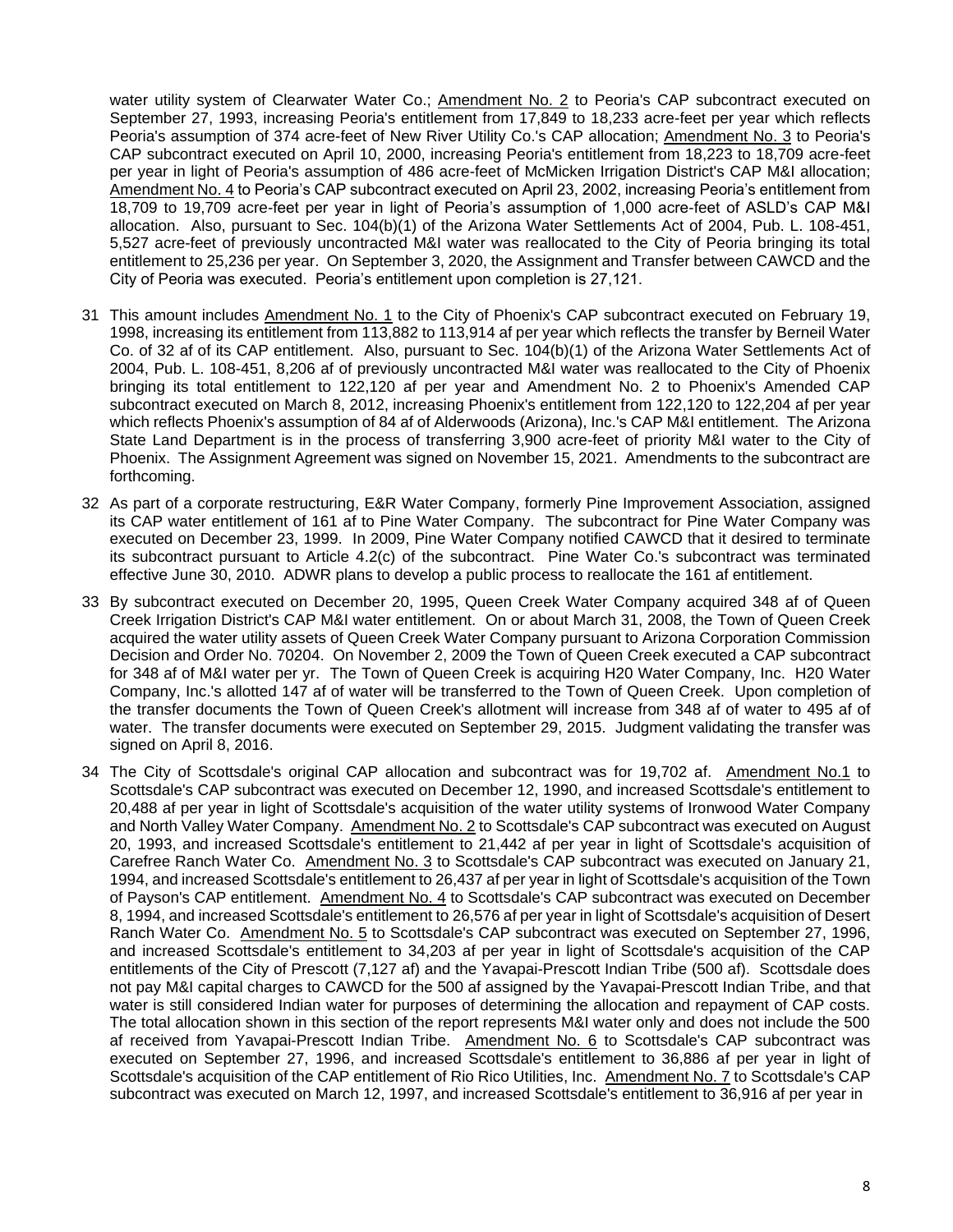light of Scottsdale's acquisition of 530 af from Arizona State Land Department. Amendment No. 8 to Scottsdale's CAP subcontract was executed on March 12, 1997, and increased Scottsdale's entitlement to 41,197 af per year in light of Scottsdale's acquisition of the CAP entitlements of the City of Nogales (3,949 af) and Mayer Domestic Water Improvement District (332 af). Amendment No. 9 to Scottsdale's CAP subcontract was executed on April 29, 1998, and increased Scottsdale's entitlement to 41,397 af per year in light of Scottsdale's acquisition of 200 af from Berneil Water Co. Amendment No. 10 to Scottsdale's CAP subcontract was executed on July 24, 1998, and increased Scottsdale's entitlement to 45,297 af per year in light of Scottsdale's acquisition of an additional 3,900 af from Arizona State Land Department. Amendment No. 11 to Scottsdale's CAP subcontract was executed on August 24, 1998, and increased Scottsdale's entitlement to 48,529 af per year in light of Scottsdale's acquisition of Camp Verde's CAP allocation of 1,443 af and Cottonwood's CAP allocation of 1,789 af. Amendment No. 12 to Scottsdale's CAP subcontract was executed on September 13, 2001, and increased Scottsdale's entitlement to 49,829 af per year in light of Scottsdale's acquisition of 1,300 af of BHP Copper Inc.'s (formerly Cities Services Co. & Magma Copper Co.) CAP water entitlement. Also, pursuant to Sec. 104(b)(1) of the Arizona Water Settlements Act of 2004, Pub. L. 108-451, 2,981 af of previously uncontracted M&I water was reallocated to the City of Scottsdale bringing its total entitlement to 52,810 af per year.

- 35 Formerly Ranchlands, Inc.
- 36 By subcontract executed on November 1, 1996, the City of Surprise acquired 7,373 acre-feet of CAP M&I water from McMicken Irrigation District. Also, pursuant to Sec. 104(b)(1) of the Arizona Water Settlements Act of 2004, Pub. L. 108-451, 2,876 acre-feet of previously uncontracted M&I water was reallocated to the City of Surprise bringing its total entitlement to 10,249 acre-feet per year.
- 37 By subcontract executed on July 20, 2001, Tonto Hills Utility Co. acquired 71 acre-feet of CAP M&I water from BHP Copper Inc. (formerly Cities Services Co. & Magma Copper Co.). Tonto Hills Utility Co. transferred its CAP M&I water to the Tonto Hills Domestic Improvement Water District (THDWID) on June 22, 2010. Tonto Hills Utility Co. and THDWID executed an Assignment of Rights and Assumption of Obligations effective May 1, 2010. THDWID's CAP M&I water service subcontract was fully executed on June 22, 2010.
- 38 The City of Tucson's original CAP allocation and subcontract was for 148,420 acre-feet. Amendment No. 1 to Tucson's subcontract executed on September 28, 1998, decreased Tucson's entitlement to138,920 acre-feet per year after Tucson transferred 9,500 acre-feet to First Trust of Arizona (now US Bank Arizona) for the benefit of Metropolitan Domestic Water Improvement District (MDWID) and the Town of Oro Valley (Oro Valley). Amendment No. 2 to Tucson's subcontract, executed on October 28, 2003, decreased Tucson's entitlement from 138,920 to 134,466 acre-feet per year in light of Tucson's transfer of 4,454 acre-feet to Wells Fargo Bank Arizona, as Trustee for Oro Valley. Amendment No. 3 to Tucson's subcontract, executed on February 10, 2004, increased Tucson's entitlement from 134,466 to 135,966 acre-feet per year in light of Midvale Farms Water Co. transferring its CAP water entitlement of 1,500 acre-feet to Tucson. Also, pursuant to Sec. 104(b)(1) of the Arizona Water Settlements Act of 2004, Pub. L. 108-451, 8,206 acre-feet of previously uncontracted M&I water was reallocated to the City of Tucson bringing its total entitlement to 144,172 acre-feet per year. Flowing Wells Irrigation District is in the process of transferring 19 acre-feet of water to City of Tucson. Upon completion of the transfer documents City of Tucson's entitlement will be 144,191 acre-feet of water. The transfer documents were fully executed on July 20, 2015. Judgment validating the Amendment and transfer was entered on October 10, 2016. The City of Tucson's entitlement is 144,191 af of water.
- 39 Vail Water Company formerly Del Lago Water Company. Also, pursuant to Sec. 104(b)(1) of the Arizona Water Settlements Act of 2004, Pub. L. 108-451, 1,071 acre-feet of previously uncontracted M&I water was reallocated to Vail Water Company bringing its total entitlement to 1,857 acre-feet per year.
- 40 Formerly West Phoenix Water Company. Water Utility of Greater Buckeye transferred its CAP allocation to Valencia Water Company. Water Utility of Greater Buckeye and Valencia executed an Assignment of Rights and Assumption of Obligations on April 30, 2009. Valencia's CAP M&I water service subcontract was fully executed on May 24, 2010. Valencia Water Company is in the process of transferring its M&I entitlement of 43 af to Buckeye. The documents are awaiting signature with the Bureau of Reclamation. Judgment validating the amendment was executed on September 28, 2017.
- 41 In 1997, Water Utilities Community Facilities District (Apache Junction) acquired the Consolidated Water Utilities (Pinal County) entitlement through bankruptcy proceedings. This allocation was formerly held by Palm Springs Water Company.
- 42 Formerly Sunshine Water Company.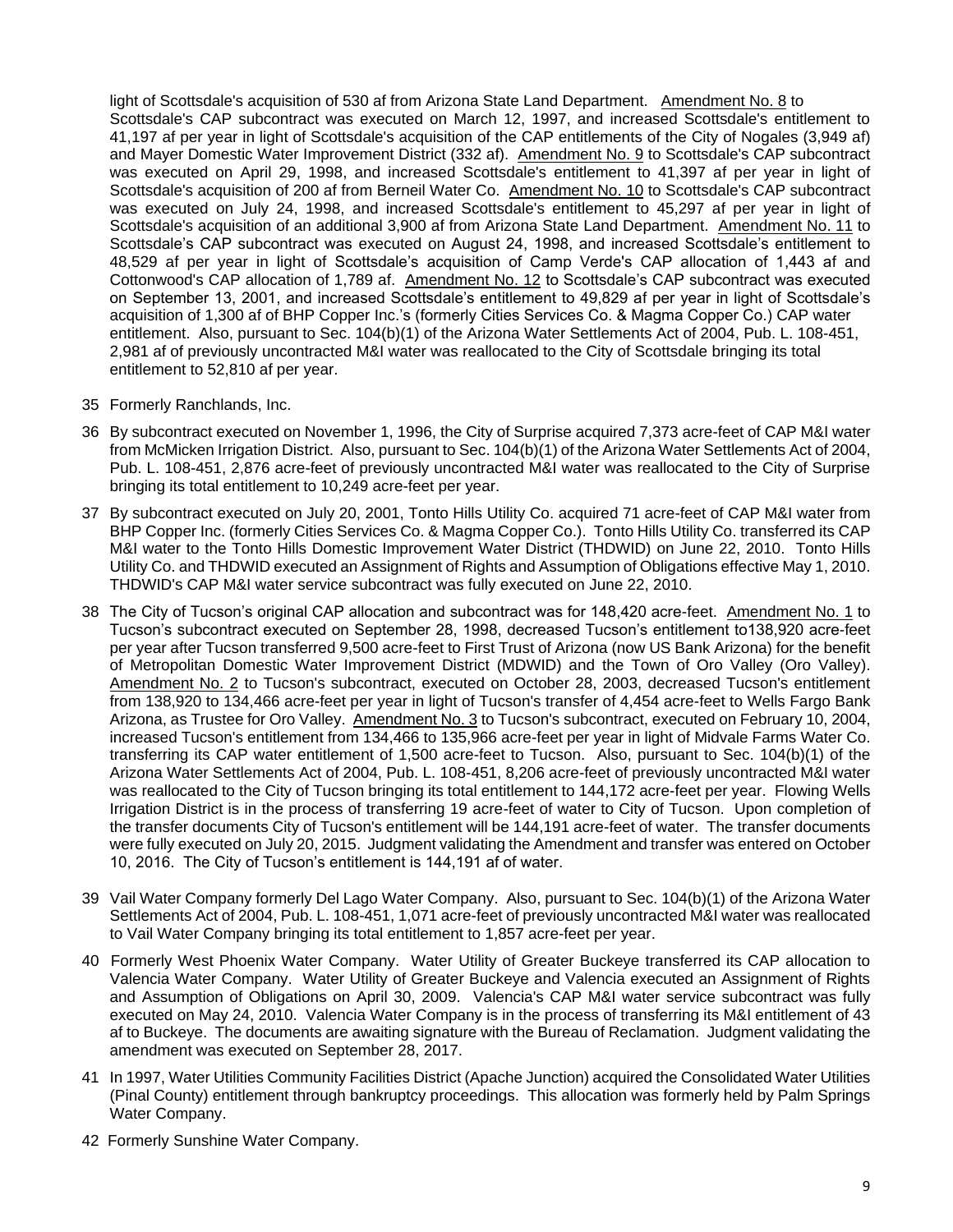# **CAP NIA Priority Subcontracts**

| <u>NAME</u>                                                                                                                                             | <b>DATE</b>                             | <b>ENTITLEMENT</b> |  |
|---------------------------------------------------------------------------------------------------------------------------------------------------------|-----------------------------------------|--------------------|--|
|                                                                                                                                                         | (date subcontracts<br>executed by USBR) | (acre-feet)        |  |
| Carefree Water Company<br>Contract No. 21-XX-30-W0693                                                                                                   | Sept 20, 2021                           | 112                |  |
| Cave Creek, Town of<br>Contract No. 21-XX-30-W0694                                                                                                      | Sept 20, 2021                           | 386                |  |
| Queen Creek, Town of<br>Contract No. 21-XX-30-W0696                                                                                                     | Sept 20, 2021                           | 4,162              |  |
| Marana, Town of<br>Contract No. 21-XX-30-W0697                                                                                                          | Sept 20, 2021                           | 515                |  |
| <b>Apache Junction Water Utilities</b><br><b>Community Facilities District</b><br>Contract No. 21-XX-30-W0698                                           | Sept 20, 2021                           | 817                |  |
| El Mirage, City of<br>Contract No. 21-XX-30-W0699                                                                                                       | Sept 20, 2021                           | 1,318              |  |
| Gilbert, Town of<br>Contract No. 21-XX-30-W0700                                                                                                         | Sept 20, 2021                           | 1,832              |  |
| Buckeye, City of<br>Contract No. 21-XX-30-W0701                                                                                                         | Sept 20, 2021                           | 2,786              |  |
| <b>EPCOR San Tan</b><br>Contract No. 21-XX-30-W0702                                                                                                     | Sept 29, 2021                           | 3,217              |  |
| <b>Central Arizona Water Conservation District</b><br>(for Central Arizona Groundwater Replenishment District) ("CAGRD")<br>Contract No. 21-XX-30-W0703 | Sept 20, 2021                           | 18,185             |  |
| <b>Rosemont Copper Company</b><br>Contract No. 21-XX-30-W0706                                                                                           | Sept 20, 2021                           | 1,124              |  |
| <b>Salt River Project</b><br>Contract No. 21-XX-30-W0707                                                                                                | Sept 20, 2021                           | 2,160              |  |
| <b>Resolution Copper Mining</b><br>Contract No. 21-XX-30-W0708                                                                                          | Sept 20, 2021                           | 2,238              |  |
| <b>Freeport Minerals Corporation</b><br>Contract No. 21-XX-30-W0709U                                                                                    | Sept 29, 2021                           | 5,678              |  |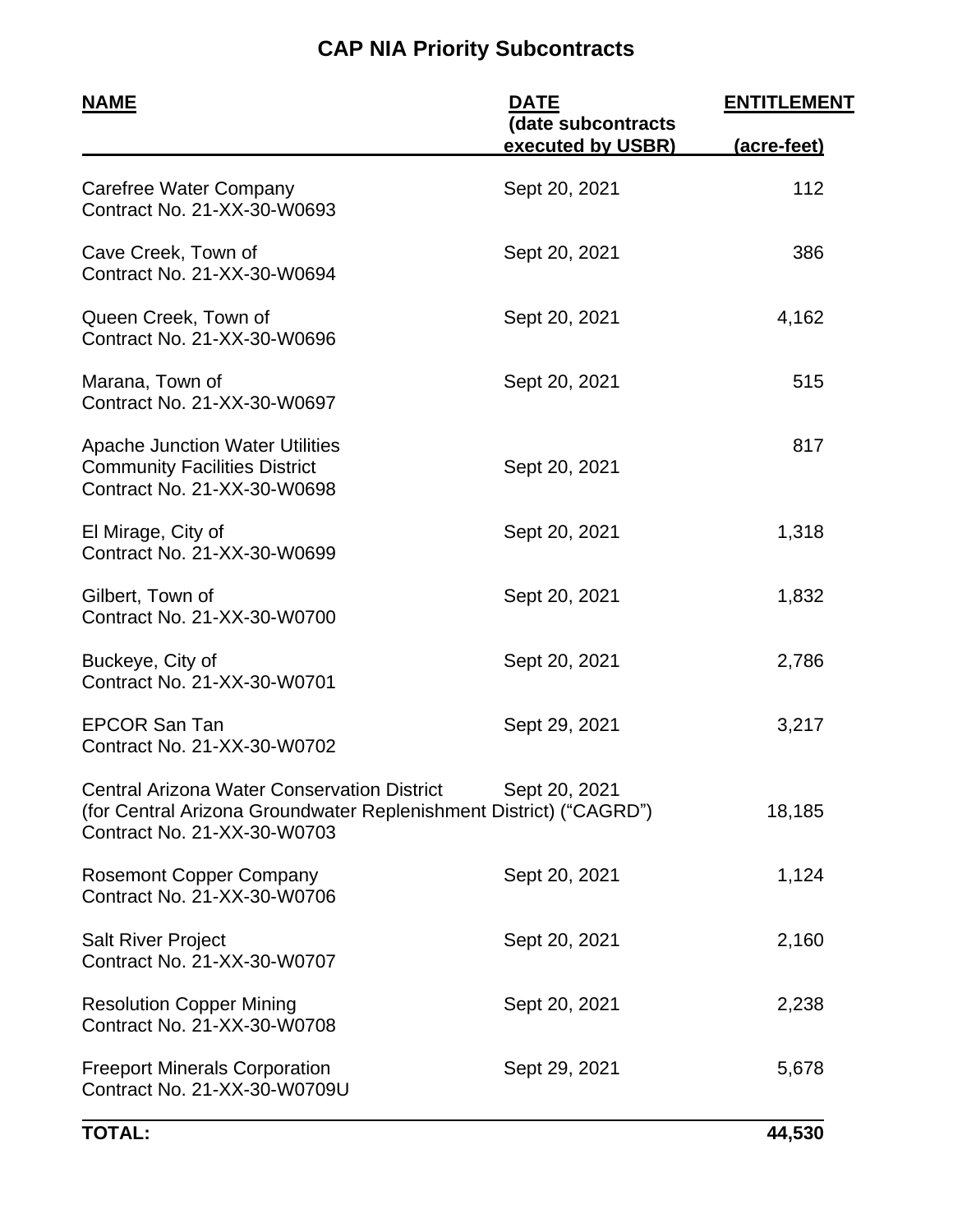### **NOTES:**

Water conditionally relinquished by NIA subcontractors pursuant to the Arizona Water Settlement (Settlements Act) in the amount of 96,295 acre-feet was to be made available for future reallocation to M&I water users pursuant to Pub. L 108-451, §104 (a) (2). As required in §104 (a) (2) (C) (i) II) of the Settlements Act and the August 25, 2006 final reallocation decision, Arizona Department of Water Resources (ADWR) submitted to the Secretary a recommendation for the initial phase of reallocating 46,165 acre-feet per year of the 96,295 acre-feet of NIA priority CAP water. This recommendation was transmitted by letter dated January 16, 2014, and ADWR requested the Secretary carry out all of the necessary reviews of the proposed reallocation in accordance with applicable Federal law.

A Notice of Availability for the Final Environmental Assessment-Arizona Department of Water Resources Recommendation for the Reallocation of Non-Indian Agricultural Priority Central Arizona Project Water in Accordance with the Arizona Water Settlements Act of 2004 was issued on November 15, 2019 and the Final Finding of No Significant Impact-Arizona Department of Water Resources Recommendation for the Reallocation of Non-Indian Agricultural Priority Central Arizona Project Water in Accordance with the Arizona Water Settlements Act of 2004 was signed on November 8, 2019. Of the 46,629 acre-feet made available, 44,530 acre-feet has been contracted in 2021.

### **COMMENTARY:**

In 1983-1984, CAWCD and the United States entered into non-Indian agricultural subcontracts with nine irrigation districts: Central Arizona Irrigation and Drainage District (CAIDD); Chandler Heights Citrus Irrigation District (CHCID); Harquahala Valley Irrigation District (HVID); Hohokam Irrigation and Drainage District (HIDD); Maricopa-Stanfield Irrigation & Drainage District (MSIDD); New Magma Irrigation and Drainage District (NMIDD); Queen Creek Irrigation District (QCID); San Tan Irrigation District (STID); and Tonopah Irrigation District (TID).

CAIDD, CHCID, QCID, STID, and TID have relinquished their full CAP subcontract entitlements in accordance with the Arizona Water Settlement Agreement. MSIDD similarly agreed to relinquish its CAP subcontract entitlement, but designated 9,026 acre-feet for the benefit of the Arizona State Land Department (ASLD) in accordance with the Arizona Water Settlement Agreement. The ASLD executed a CAP Non-Indian Agricultural Subcontract for 9,026 acre-feet of CAP NIA priority water on January 1, 2004. The ASLD's subcontract was terminated effective September 1, 2009, for failure to make payments required by the subcontract. The 9,026 acrefeet of NIA priority water has been added to the pool of uncontracted NIA priority water. (See note 2 on page 14.)

The NMIDD subcontract was terminated in bankruptcy proceedings in 1995.

The cities of Chandler, Mesa, Phoenix and Scottsdale acquired the HIDD subcontract entitlement in 1992 as a replacement for the water supply that would have been developed by Cliff Dam.

The United States acquired the HVID subcontract entitlement under the Fort McDowell Indian Community Water Rights Settlement Act of 1990 and conveyed a portion of that entitlement to the Fort McDowell Indian Community. (See note 2 on page 11.) The Secretary has retained the remainder of the HVID entitlement for future Indian settlements. (See note 2 on page 12.)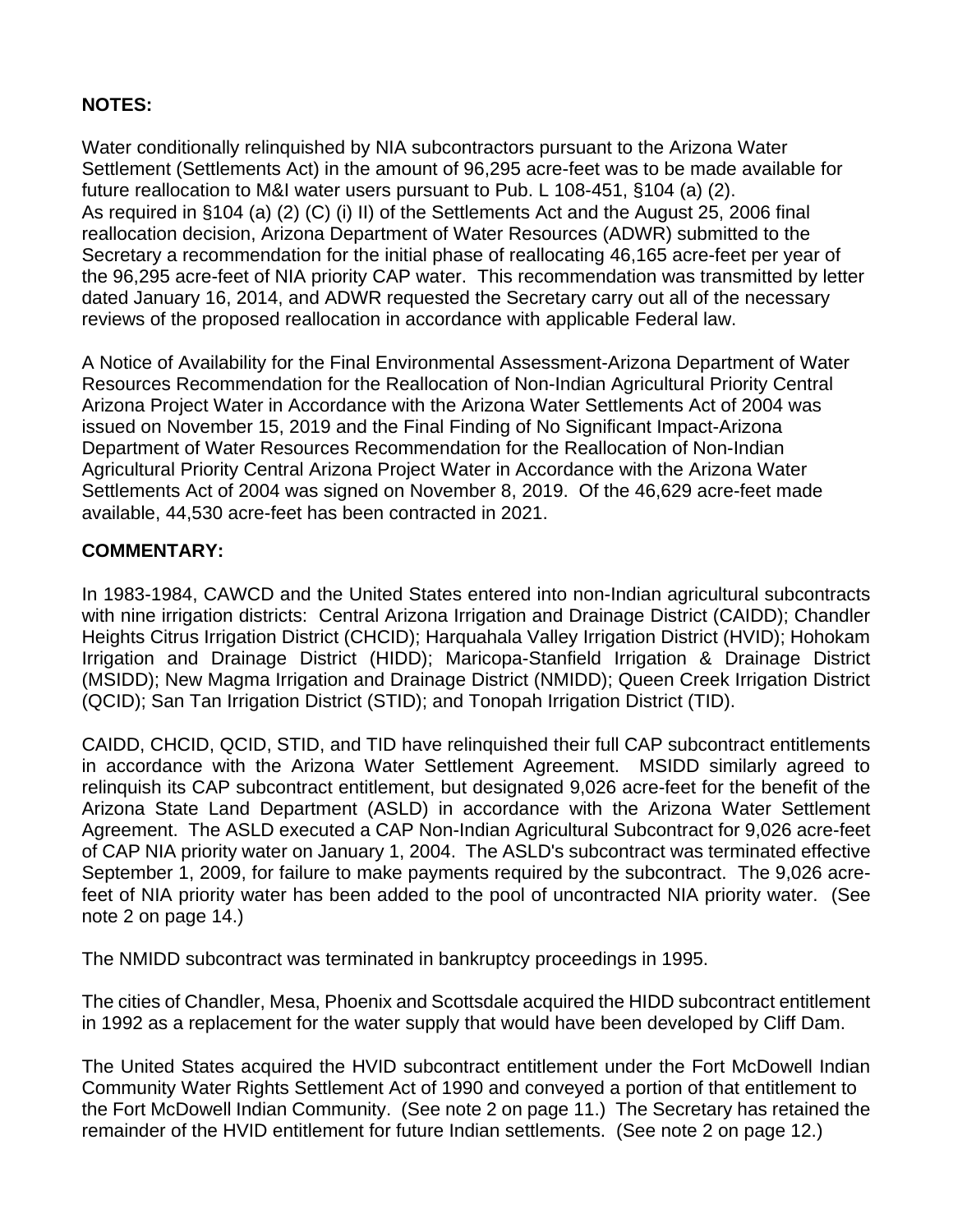In 1991, CAWCD and the United States entered into a non-Indian agricultural subcontract with Roosevelt Water Conservation District (RWCD), which was never validated. In 1992, RWCD entered into an agreement with the United States and the Gila River Indian Community to relinquish its CAP subcontract entitlement for the benefit of the Community. (See note 3 on page 13).

# **CAP Indian Contracts**

| <b>NAME</b>                                                                                  | <b>INTENDED USE</b>                                            | <b>ENTITLEMENT</b><br>(CAP Water)<br>(acre-feet per year) |  |
|----------------------------------------------------------------------------------------------|----------------------------------------------------------------|-----------------------------------------------------------|--|
| <b>Ak-Chin Indian Community</b>                                                              | Irrigation                                                     | $75,000$ $1/$                                             |  |
| Camp Verde (Yavapai-Apache)                                                                  | <b>Tribal Homeland</b>                                         | 1,200                                                     |  |
| Fort McDowell Indian Community                                                               | <b>Tribal Homeland</b>                                         | $18,233$ $27$                                             |  |
| <b>Gila River Indian Community</b>                                                           | Irrigation                                                     | $311,800$ $\frac{3}{1}$                                   |  |
| Pascua Yaqui Tribe                                                                           | <b>Tribal Homeland</b>                                         | 500                                                       |  |
| Salt River Pima-Maricopa<br><b>Indian Community</b>                                          | Irrigation                                                     | 13,300                                                    |  |
| San Carlos-Apache Tribe                                                                      | Irrig. & Tr. Homeland                                          | 61,645 $\frac{4}{3}$                                      |  |
| Tohono O'Odham Nation (formerly Papago Tribe)<br>Chui Chu<br>San Xavier<br><b>Schuk Toak</b> | Irrigation<br><b>Tribal Homeland</b><br><b>Tribal Homeland</b> | 8,000<br>$50,000$ $\frac{5}{1}$<br>16,000 $\frac{6}{1}$   |  |
| <b>Tonto-Apache Tribe</b>                                                                    | <b>Tribal Homeland</b>                                         | 128                                                       |  |
| TOTAL:                                                                                       |                                                                | 555,806                                                   |  |

- 1 The Ak-Chin Indian Community was allocated 58,300 acre-feet in 1983. Under the Ak-Chin Indian Community Water Rights Settlement Act of 1984, Pub. L. 98-530, the United States acquired 50,000 acre-feet (before losses) of Colorado River water from the Yuma-Mesa Division of the Gila Project, which was added to the CAP supply. Under the 1984 settlement, the Ak-Chin Indian Community is entitled to delivery of 75,000 acre-feet in a normal Colorado River water year, 85,000 acre-feet in a surplus year, and not less than 72,000 acre-feet in a shortage year. That obligation is met using first the former Yuma-Mesa water (quantified at 47,500 acre-feet after system losses) and thereafter as much of the original Ak-Chin allocation as is needed (27,500 acre-feet in a normal year). Whatever portion of the original Ak-Chin CAP allocation is not needed to satisfy delivery obligations to the Ak-Chin Indian Community (30,800 acre-feet in a normal year) is available for delivery to the San Carlos Apache Tribe (see note 4 on page 12).
- 2 The Fort McDowell Indian Community was allocated 4,300 acre-feet in 1983. The Fort McDowell Indian Community Water Rights Settlement Act of 1990, Pub. L. 101-628, authorized the Secretary of the Interior to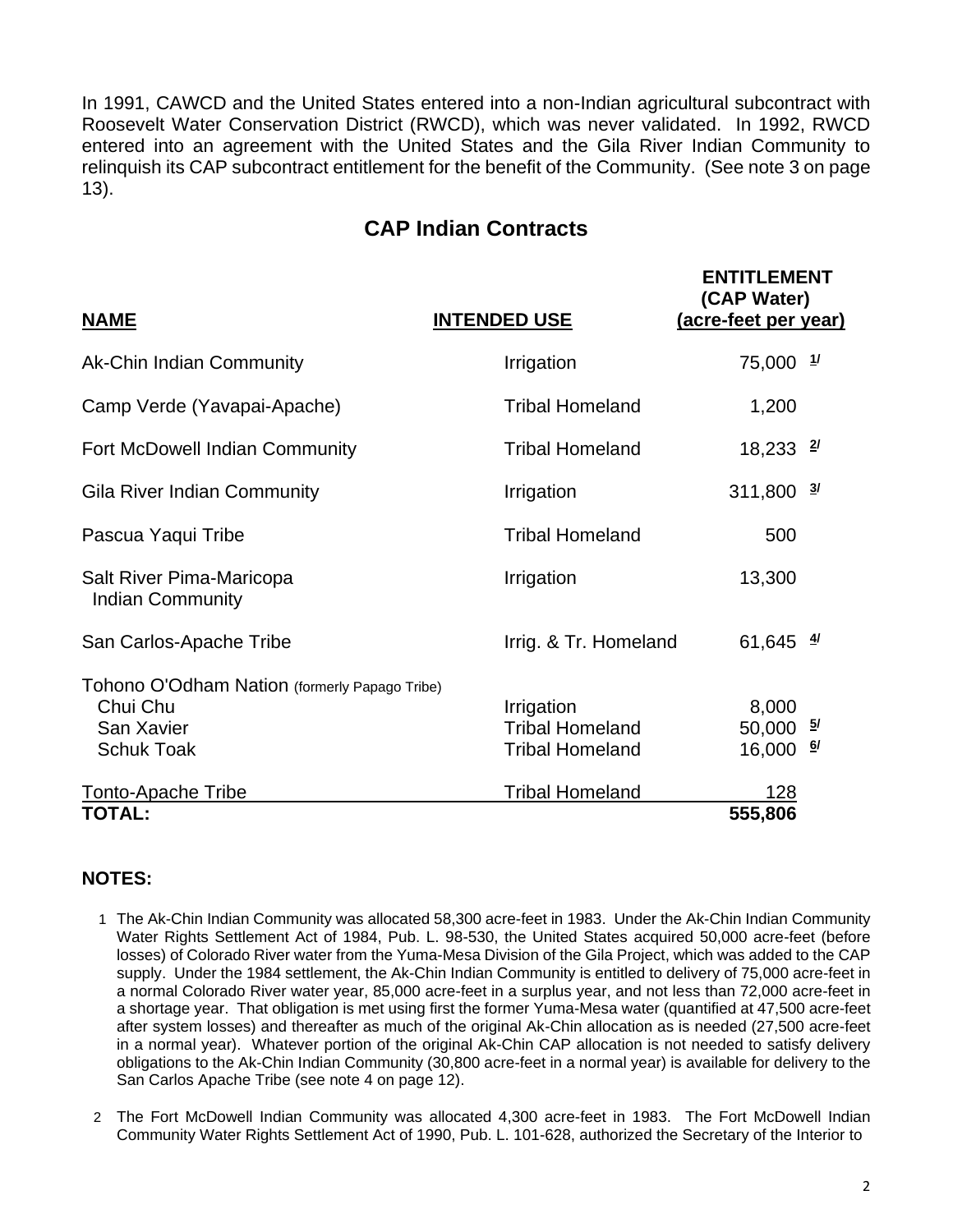acquire the CAP non-Indian agricultural entitlement of the Harquahala Valley Irrigation District (originally 7.67% of the available agricultural supply) and convert it to 33,251 acre-feet of CAP Indian priority water. The Fort McDowell Indian Community received 13,933 acre-feet of the former HVID entitlement; the Gila River Indian Community received 18,100 acre-feet, and the remaining 1,218 acre-feet may only be used to settle water rights claims of other Indian tribes having claims to the water in the Salt and Verde River system. This remaining 1,218 acre-feet has been pledged to the White Mountain Apache Tribe pursuant to the White Mountain Apache Tribe Quantification Agreement.

- 3 The Gila River Indian Community was allocated 173,100 acre-feet of irrigation water in 1983. Under an August 7, 1992 agreement among RWCD, the United States, and the Gila River Indian Community, RWCD purportedly relinquished the remainder of its CAP entitlement for the use and benefit of GRIC. The relinquished entitlement was quantified as 18,600 acre-feet and reallocated to the Community under §204(b)(1)(A) of the Arizona Water Settlements Act, Pub. L. 108-451. The Act also reallocated to the Community 18,100 acre-feet of the former HVID entitlement and 102,000 acre-feet of non-Indian agricultural priority water relinquished pursuant to the Arizona Water Settlement Agreement. See Pub. L. 108-451, §§204(b)(1)(B) and 204(b)(1)(D).
- 4 The San Carlos Apache Tribe was allocated 12,700 acre-feet in 1983. Of that total, 2,700 acre-feet was designated as irrigation water and 10,000 acre-feet was designated as tribal homeland water. Under the San Carlos Apache Tribe Water Rights Settlement Act of 1992, Title 37 of Pub. L. 102-575, the Secretary reallocated to the San Carlos Apache Tribe 14,665 acre-feet of CAP M&I water originally allocated to the Phelps Dodge Corporation, 3,480 acre-feet of CAP M&I water originally allocated to the City of Globe, and the portion of the original Ak-Chin CAP allocation not needed to meet delivery obligations to the Ak-Chin Indian Community (see note 1 above). In a normal water supply year on the Colorado River—i.e., when no more than 27,500 acrefeet of the original Ak-Chin allocation is needed for delivery to the Ak-Chin Indian Community—the San Carlos Apache Tribe allocation is 61,645 acre-feet. The former Phelps Dodge water and the former Globe water retain their original M&I CAP priority.
- 5 San Xavier was originally allocated 27,000 acre-feet and received an additional 23,000 acre-feet of non-Indian agricultural priority water relinquished pursuant to the Arizona Water Settlement Agreement. See §306(a)(1) of the Southern Arizona Water Rights Settlement Amendments Act of 2004 (Title 3 of the Arizona Water Settlements Act, Pub. L. 108-451).
- 6 Schuk Toak was originally allocated 10,800 acre-feet and received an additional 5,200 acre-feet of non-Indian agricultural priority water relinquished pursuant to the Arizona Water Settlement Agreement. See §306(a)(2) of the Southern Arizona Water Rights Settlement Amendments Act of 2004 (Title 3 of the Arizona Water Settlements Act, Pub. L. 108-451).

\*\*The 1983 allotment is in the amount of 286,200 af.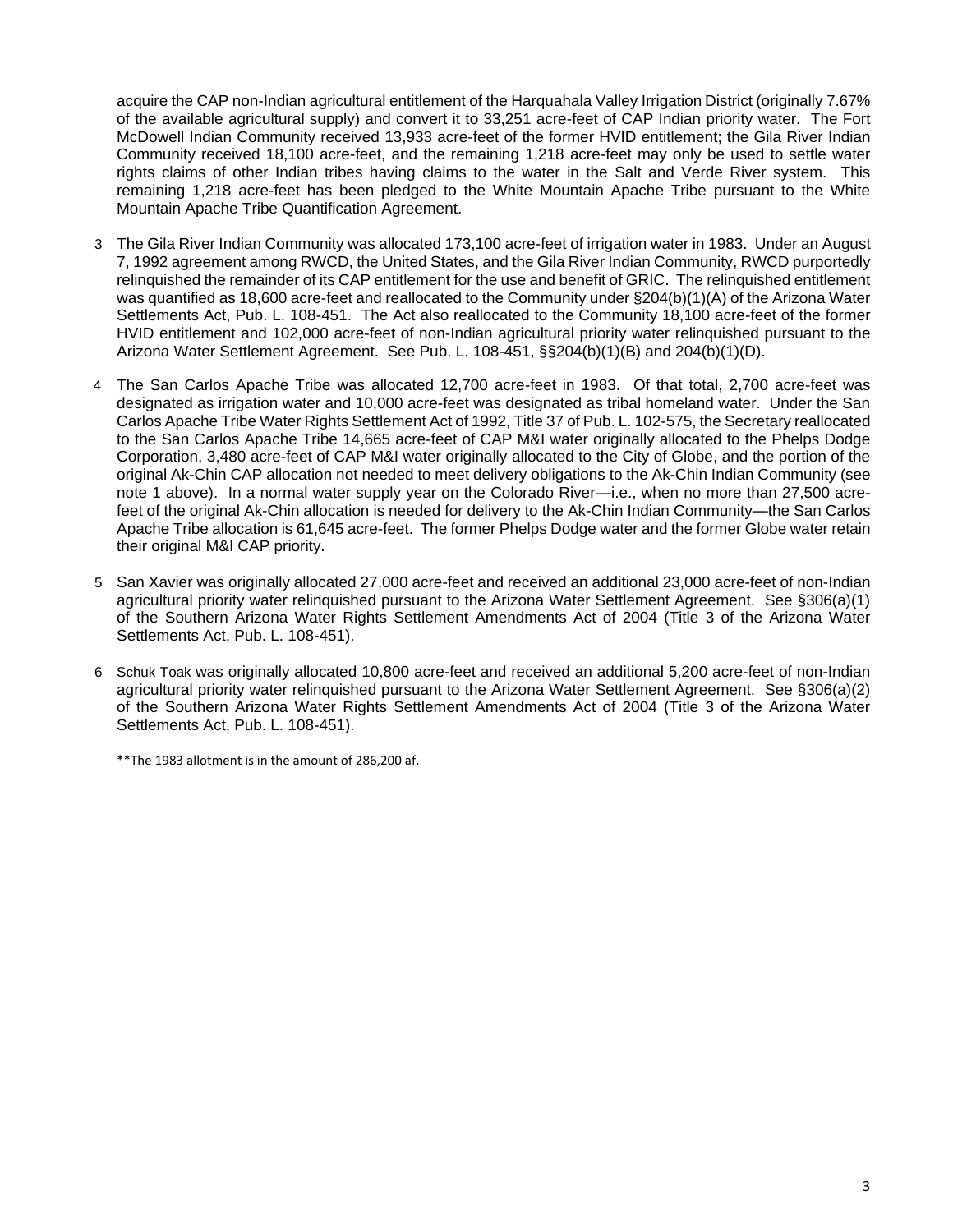## **Other Currently Uncontracted Water**

| <b>NAME</b>                                             | <b>ENTITLEMENT</b><br>acre-feet per year |
|---------------------------------------------------------|------------------------------------------|
| Former Harquahala Valley Irrigation District            | 1,218 $\frac{1}{2}$                      |
| Non-Indian agricultural priority water<br><b>TOTAL:</b> | $119,065$ <sup>2/</sup><br>120,283       |

- 1 The Fort McDowell Indian Community Water Rights Settlement Act of 1990, Pub. L. 101-628, authorized the Secretary of the Interior to acquire the CAP non-Indian agricultural entitlement of the Harquahala Valley Irrigation District (originally 7.67% of the available agricultural supply) and convert it to 33,251 acre-feet of CAP Indian priority water. The Fort McDowell Indian Community received 13,933 acre-feet of the former HVID entitlement and the Gila River Indian Community received 18,100 acre-feet. The remaining 1,218 acre-feet has been set aside for the White Mountain Apache Tribe pursuant to the White Mountain Apache Tribe Quantification Agreement.
- 2 Water conditionally relinquished by non-Indian agricultural subcontractors pursuant to the Arizona Water Settlement Agreement. Of the total, 67,300 acre-feet is reserved for reallocation to Arizona Indian tribes to facilitate future Indian water rights settlements, Pub. L. 108-451, §104(a)(1)(A)(iii), and 51,765 acre-feet will be available for future reallocation to M&I water users pursuant to Pub. L. 108-451, §104(a)(2).